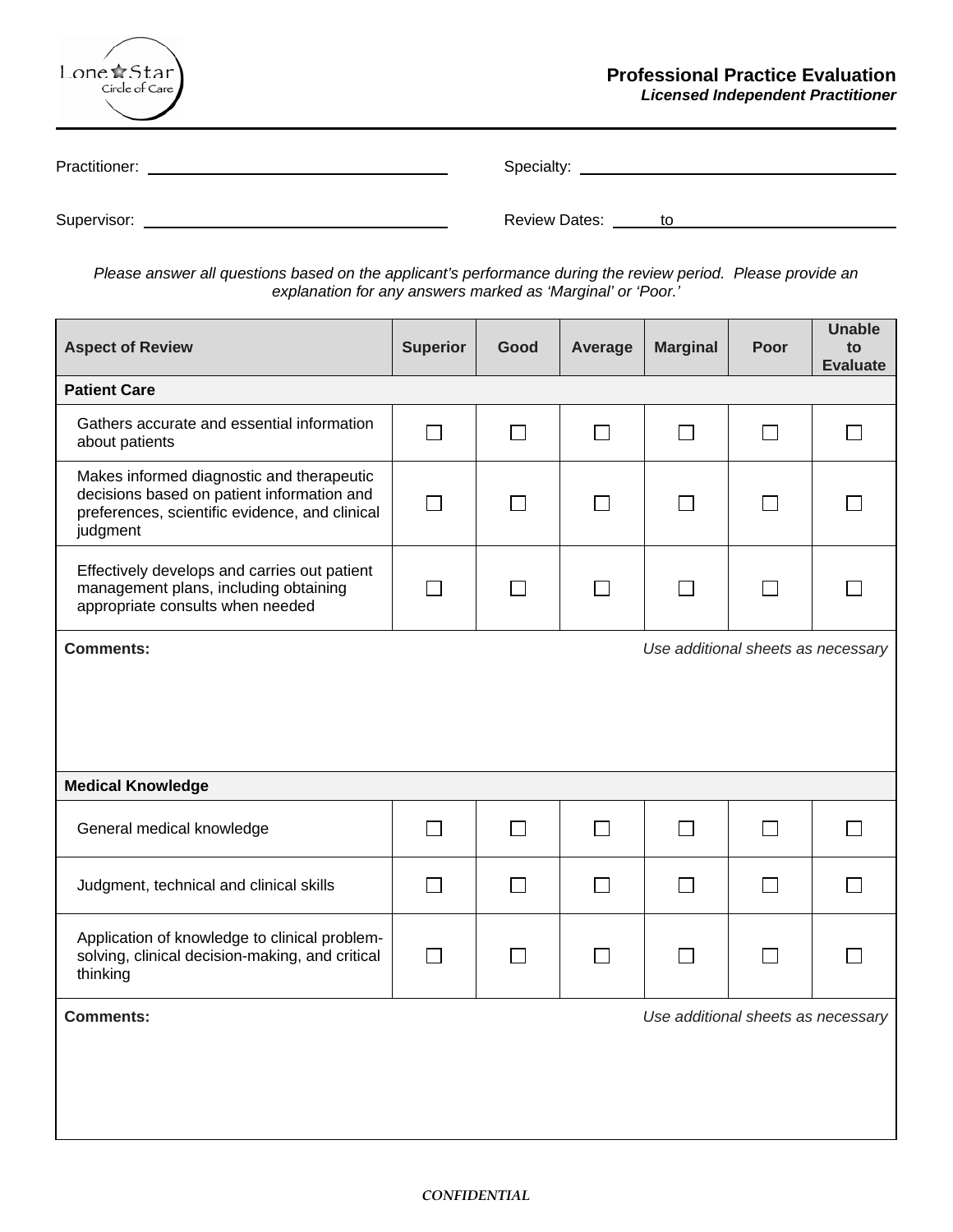| <b>Aspect of Review</b>                                                                                                           | <b>Superior</b> | Good | Average | <b>Marginal</b>                    | Poor | <b>Unable</b><br>to<br><b>Evaluate</b> |
|-----------------------------------------------------------------------------------------------------------------------------------|-----------------|------|---------|------------------------------------|------|----------------------------------------|
| <b>Practice Based Learning Improvement</b>                                                                                        |                 |      |         |                                    |      |                                        |
| Analyzes and evaluates practice<br>experiences and implements strategies to<br>continually improve the quality of patient<br>care |                 |      |         |                                    |      |                                        |
| Develops and maintains a willingness to<br>learn from errors and use errors to improve<br>the systems or processes of care        |                 |      |         |                                    |      |                                        |
| Actively participates in discussion and<br>creation of evidence-based protocols                                                   |                 |      |         |                                    |      |                                        |
| <b>Comments:</b>                                                                                                                  |                 |      |         | Use additional sheets as necessary |      |                                        |
|                                                                                                                                   |                 |      |         |                                    |      |                                        |
| <b>Interpersonal &amp; Communication Skills</b>                                                                                   |                 |      |         |                                    |      |                                        |
| Ability to communicate verbally with patients<br>using appropriate mechanisms                                                     |                 |      |         |                                    |      |                                        |
| Rapport with patients                                                                                                             |                 |      |         |                                    |      |                                        |
| Use of effective listening, nonverbal<br>questioning, and narrative skills                                                        |                 |      |         |                                    |      |                                        |
| Ability to work/cooperate with other<br>physicians, nursing staff, allied health<br>professionals, and support staff              |                 |      |         |                                    |      |                                        |
| <b>Comments:</b>                                                                                                                  |                 |      |         | Use additional sheets as necessary |      |                                        |
|                                                                                                                                   |                 |      |         |                                    |      |                                        |
| <b>Systems Based Practice</b>                                                                                                     |                 |      |         |                                    |      |                                        |
| Utilizes resources, providers, and systems<br>necessary to provide optimal care                                                   |                 |      |         | $\blacksquare$                     |      |                                        |
| Demonstrates an understanding of the<br>limitations and opportunities in various<br>practice types and delivery systems           |                 |      |         |                                    |      |                                        |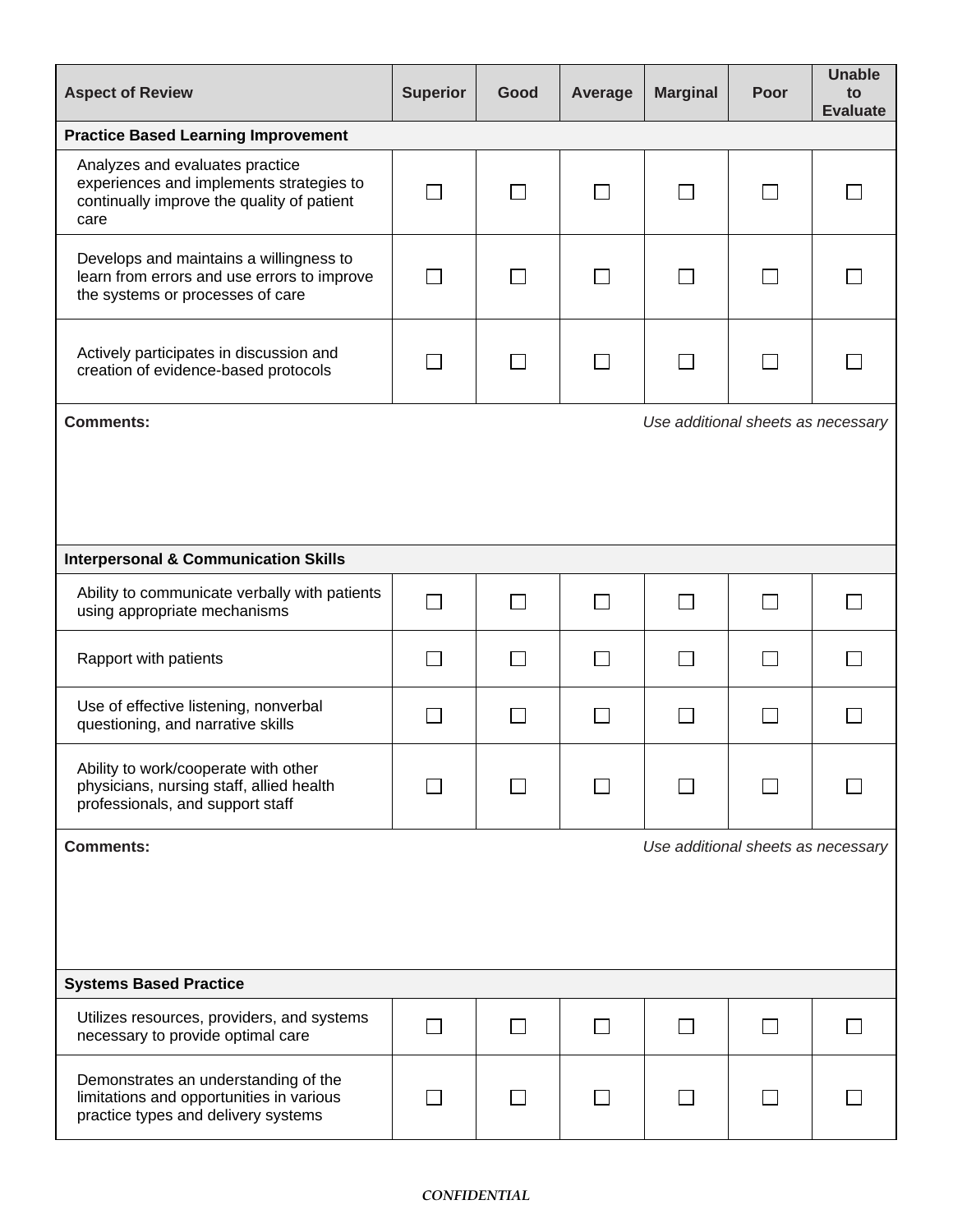| <b>Aspect of Review</b>                                                                                                                        | <b>Superior</b>   | Good                     | Average      | <b>Marginal</b>                    | Poor              | <b>Unable</b><br>to<br><b>Evaluate</b> |
|------------------------------------------------------------------------------------------------------------------------------------------------|-------------------|--------------------------|--------------|------------------------------------|-------------------|----------------------------------------|
| <b>Systems Based Practice</b>                                                                                                                  |                   |                          |              |                                    |                   |                                        |
| Applies evidence-based, cost-conscious<br>strategies to prevention, diagnosis, and<br>disease management                                       |                   | $\Box$                   |              |                                    |                   |                                        |
| Collaborates with other members of the<br>healthcare team                                                                                      |                   |                          |              |                                    |                   |                                        |
| <b>Comments:</b>                                                                                                                               |                   |                          |              | Use additional sheets as necessary |                   |                                        |
|                                                                                                                                                |                   |                          |              |                                    |                   |                                        |
| Professionalism                                                                                                                                |                   |                          |              |                                    |                   |                                        |
| Demonstrates respect, compassion, and<br>integrity; understanding and sensitivity to<br>diversity                                              | $\sim$            | $\perp$                  | $\sim$       | $\mathcal{L}$                      | $\Box$            |                                        |
| Adheres to principles of confidentiality,<br>scientific integrity, informed consent, and<br>business practices                                 | $\vert \ \ \vert$ | $\Box$                   | $\mathsf{L}$ | $\sim$                             | П                 |                                        |
| Maintains comprehensive, timely, and<br>legible medical records                                                                                | $\Box$            | $\Box$                   | $\Box$       | $\mathsf{L}$                       | П                 |                                        |
| Participates in quality-improvement activities                                                                                                 | $\Box$            | $\Box$                   | $\mathsf{L}$ | $\mathsf{L}$                       | $\vert \ \ \vert$ |                                        |
| Participates in call coverage and extended<br>hours rotation                                                                                   | ┍                 |                          | ┍            |                                    | ┍                 |                                        |
| Meeting attendance                                                                                                                             |                   | $\overline{\phantom{a}}$ |              |                                    |                   |                                        |
| <b>Comments:</b><br>Use additional sheets as necessary                                                                                         |                   |                          |              |                                    |                   |                                        |
|                                                                                                                                                |                   |                          |              |                                    |                   |                                        |
| <b>Aspect of Review</b>                                                                                                                        |                   |                          |              | <b>Yes</b>                         | <b>No</b>         | <b>Unable</b><br>to<br><b>Evaluate</b> |
| Based upon the attached privilege list, has the provider had experience and/or<br>training in requested privileges with satisfactory outcomes? |                   |                          |              | <b>Contract</b>                    | $\Box$            |                                        |
| To the best of your knowledge, is this applicant mentally and physically able to<br>perform the requested privileges?                          |                   |                          |              | <b>Contract</b>                    |                   |                                        |

## *CONFIDENTIAL*